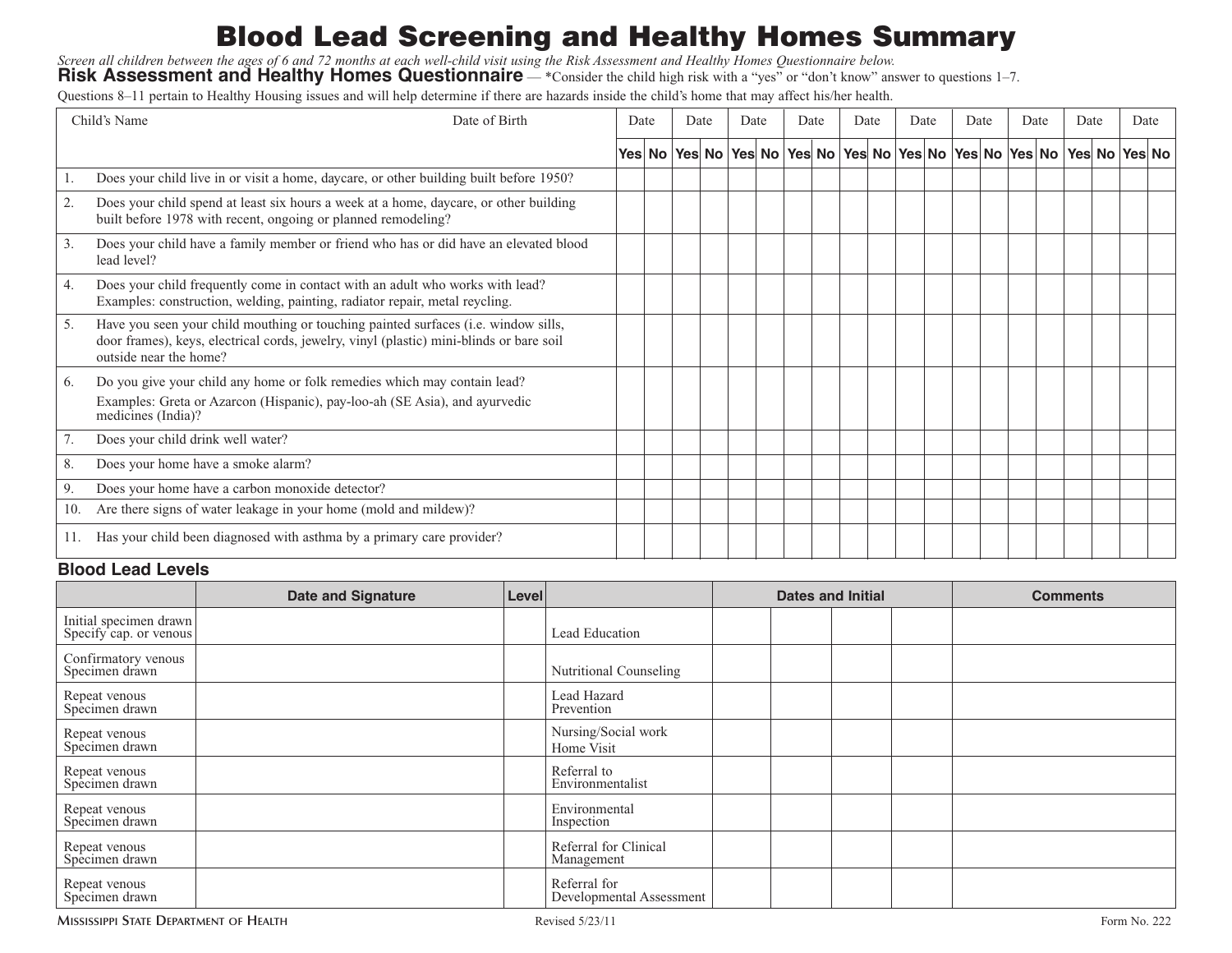## Instructions for Blood Lead Screening and Healthy Homes Summary Form No. 222

### PURPOSE

To document risk assessment and follow-up of elevated blood lead levels and to capture information regarding home environmental hazards. Lead levels are to be recorded along with the date the specimen was drawn and then signed. Spaces for documentation of lead education, which is to include lead hazard prevention, appropriate nutritional counseling, and abatement information as necessary, are provided. Spaces are provided to document referrals to clinicians for children with confirmed blood lead levels above 5µg/dL. The Lead Program Manager will make referrals to the Environmentalist and to Early Intervention Program (EIP).

### INSTRUCTIONS

Risk Assessment Questionnaire – This is the risk assessment that is asked of children ages 6 through 72 months at each well-child visit. Include date that the questionnaire is completed and check yes or no depending on how the parent/guardian answers. The child will be considered high risk with a "yes" or "don't know" answer to questions 1-7.

Blood Lead Levels – This section should be used to document specimens that are collected and activities that are done in support of high lead levels. Place data and signature in space provided each time specimen is drawn or activity completed. Referral to Environmentalist and EIP are done by the Lead Program Manager.

#### ACTIVITIES

- 1) Lead Education: educating parents about lead sources; how children are exposed and how to prevent lead poisoning
- 2) Nutritional Counseling: should include information on diets high in iron, calcium, and vitamin C and what foods provide these
- 3) Lead Hazard Prevention: this includes talking with the parents about wet mopping floors at least twice a week, wiping window sills with an all purpose cleaner once a week, and if anyone works with lead to make sure they shower and change clothes before touching the child
- 4) Nursing/Social Work Home Visit: documenting any attempts made to do a home visit for a non-compliant patient
- 5) Referral to Environmentalist: the Lead Program Manager will make the referral for any child needing an environmental inspection
- 6) Environmental Inspection: documenting completion of the inspection and needed reports have been received from the environmentalist
- 7) Referral for Clinical Management: documenting any referral from the health department to the child's primary care provider